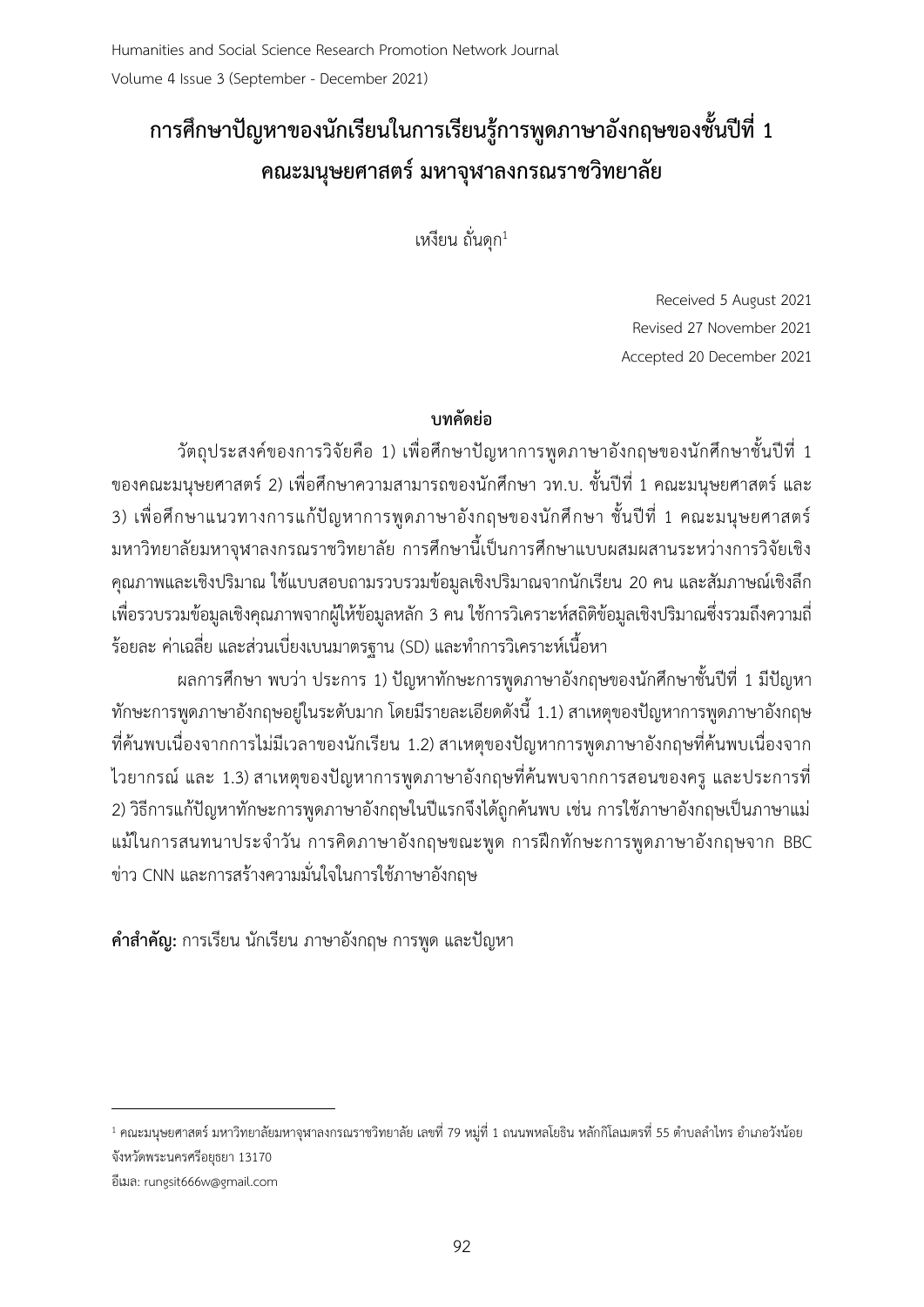# **STUDY OF STUDENTS' PROBLEMS IN LEARNING ENGLISH SPEAKING OF THE FIRST YEAR M.A IN FACULTY OF HUMANITY AT MAHACHULALONGKORNRAJAVIDYALAYA UNIVERSITY**

Nguyen Thanh Duc<sup>1</sup>

#### **Abstract**

The purposes of the research were: 1) to study problems in the speaking English of the first-year M.A students in the faculty of humanity; 2) to study the ability of the first-year M.A students in the faculty of humanity; and 3) to study the way to solve the speaking English problems of the first-year M.A students in the faculty of humanity, Mahachulalongkornrajavidyalaya University. This study was a mixed methods study between qualitative and quantitative research. A questionnaire was used for collecting quantitative data from 20 students, and an in-depth interview was used for collecting qualitative data from 3 key informants. An analysis of quantitative data statistics including frequency, percentage, mean, and standard deviation (SD) was used, and a content analysis was conducted.

The results of the study are as follows: 1) the problems with English speaking skills of the first-year students, the problems with English speaking skills were at a high level. These were their names:1.1) causes of English-speaking problems discovered due to students' lack of time; 1.2) causes of English speaking problems discovered due to grammar; and 1.3) causes of English speaking problems discovered due to the teacher's teaching. 2) The methods for resolving problems with English speaking skills in the first year can be found, for example, using English as a mother tongue even in daily conversation, thinking English while speaking English, practicing using speaking skills from watching BBC or CNN news, and building confidence in speaking English.

**Keywords:** Study, student, English**,** Speaking and problem.

-

<sup>&</sup>lt;sup>1</sup> Faculty of Humanities, Mahachulalongkornrajavidyalaya University, 79 Moo 1, Lam Sai, Wang Noi, Phra Nakhon Si Ayutthaya 13170 E-mail: rungsit666w@gmail.com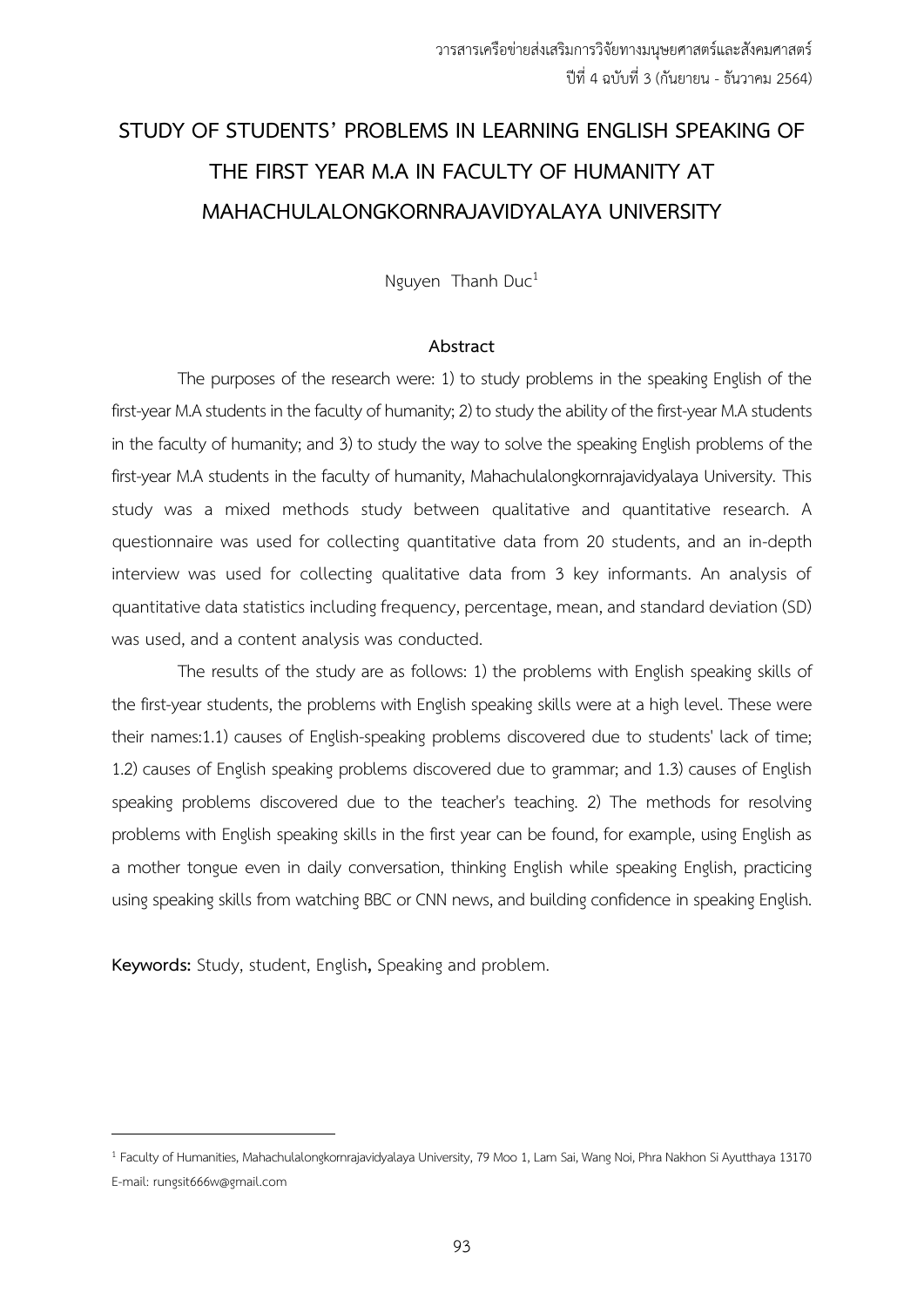#### **Introduction**

Many people rely on English as an international language. Business and education also utilize English. Native English speakers may benefit. It is the best chance for vital employment and English use in many areas. But English will become a worldwide standard. English is widely used for business, education, and truism. All human people need continual friendship. To achieve harmony with their creator, man needs education, which is the methodical development of human resources for intellectual and physical purposes (Smith, 2015). Speaking talents are important while learning a second or foreign language, and they are examined. Most language learners desire to communicate. Language proficiency is the most challenging of the four competencies, according to Bailey and Savage (1994). Thus, speaking fluency is more significant than other language talents. Students must use the language at all times or while interacting with other students in an academic setting. Many students in language programs strive for oral communication fluency (Richards & Renandya, 2002). But they are upset by their inability to participate in speaking activities. Verbal communication is a skill that may be improved by practicing vocabulary and structure. A foreign language's acquisition and usage is tied to self-construction (Arnold, 2000).

Speaking fluently is not easy. Students are required to know how to utilize the language as well as precise grammar and pronunciation. Per Hinkel (2005), communication issues arise when learners meet unfamiliar words, forms of words or are unable to articulate their intended meaning. Anxiety and lack of self-confidence are other issues that students face while speaking. They may feel insecure, bashful, apprehensive, nervous, and concerned, affecting their English speaking. It is a major issue if pupils do not think they can talk. Speech is typically clearer when a person feels confident and calm, and this is one of the most crucial elements to consider when talking with persons who have speech challenges. So, finding a solution to speaking challenges is critical to improving English speaking skills.

Mahachulalongkornrajavidyalaya University (MCU) is one of Thailand's most prominent and popular Buddhist institutions. It is frequently used in both domestic and foreign education systems. MCU in particular accepts students from all around the globe, Buddhist or not, regardless of skin color, nationality, or even socioeconomic status. There are now several universities operating successfully in Thailand. That was understandable since the instructor often used Thailand. Even when obliged to speak English, several pupils employed Thai or other languages. In the brief chat with pupils, many said they were too timid to ask permission in English.

94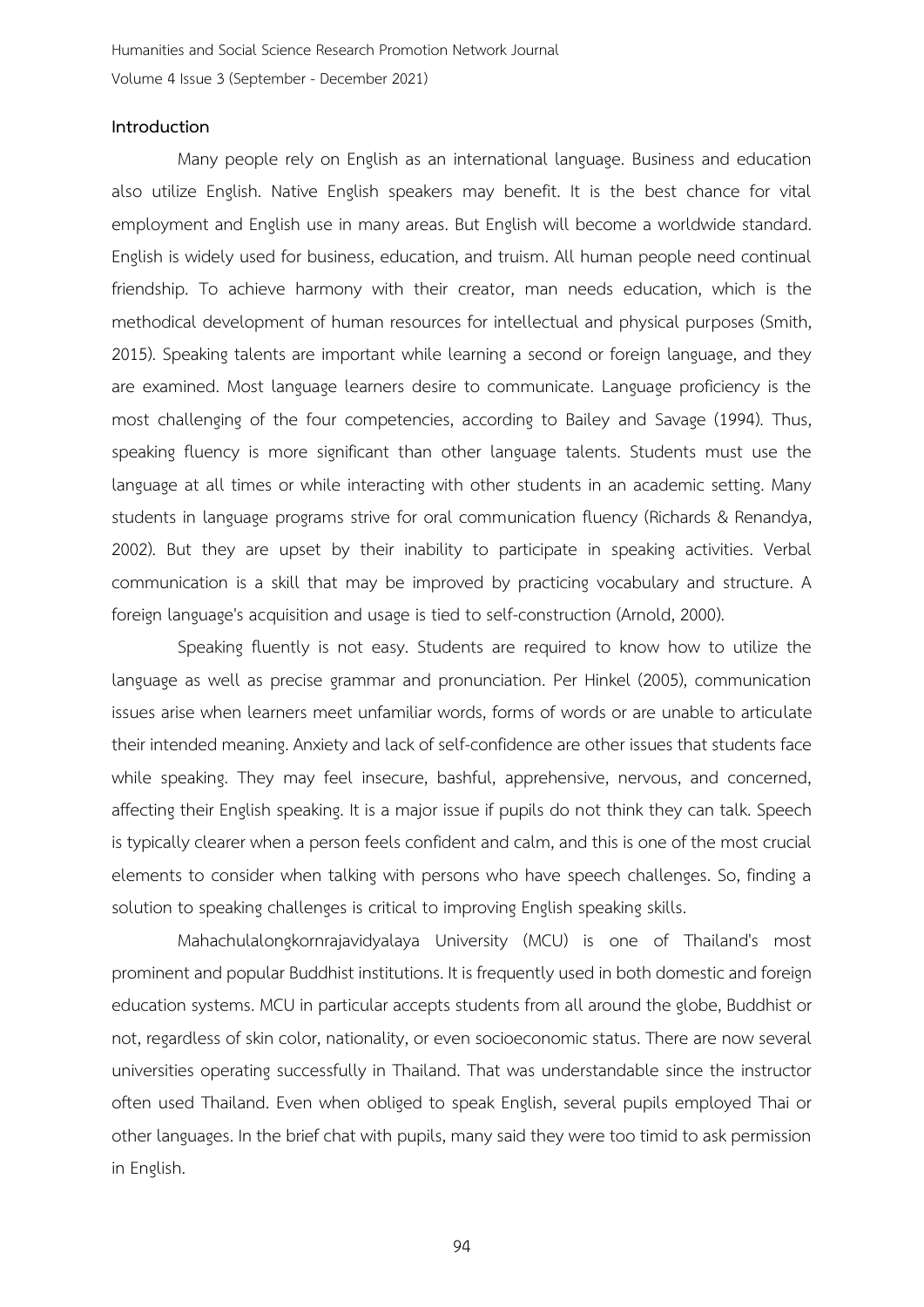#### **Objective of Study**

To study problems in speaking English with the first-year M.A students in the faculty of humanity.

To study the English speaking ability of the first-year M.A students in the faculty of humanity.

#### **Literature Reviews**

According to this research, there are books, research journals, dissertations, theses, and many other informational sources related to English speaking problems that need to be reviewed

#### **The definitions of Speaking**

Wahyuni (2013) mentioned that speaking is a productive skill, like writing. It involves using speech to express meaning to other people. Speaking does not allow them time to do these except in formal speaking, such as making speeches. In addition, interaction is two-way communication that involves using language and body language to keep the listeners involved in what they are saying and checking that they understand the meaning. Making eye contact, using facial expressions, asking questions, clarifying meaning, and confirming understanding all contribute to interactive communication. They speak with fluency and accuracy.

#### **Importance of English speaking**

Qureshi (2007) advocated the importance of speaking skills, which is enormous for learners of any language. Without speech, a language is reduced to a mere script. The use of language is an activity that takes place within the confines of our community. We use language in a variety of situations. People at their workplaces, i.e., researchers working either in a medical laboratory or in a language laboratory, are supposed to speak correctly and effectively in order to communicate well with one another. Any gap in commutation results in misunderstandings and problems.

## **Speaking Problems with Learning English**

Ehri (1986), Rizki Amalia (2018), and Jaatinen (2019) advocated students having various difficulties and problems in learning English. They can make different mistakes in English pronunciation, grammar, and vocabulary usage. There is a connection between the native language of a learner and the particular difficulties in learning and using English and the kinds of mistakes a learner typically makes in English pronunciation, grammar, and vocabulary as there is native language interference in learning and using English. Listening comprehension and speaking in English are the skills generally more frequently used than reading and writing

95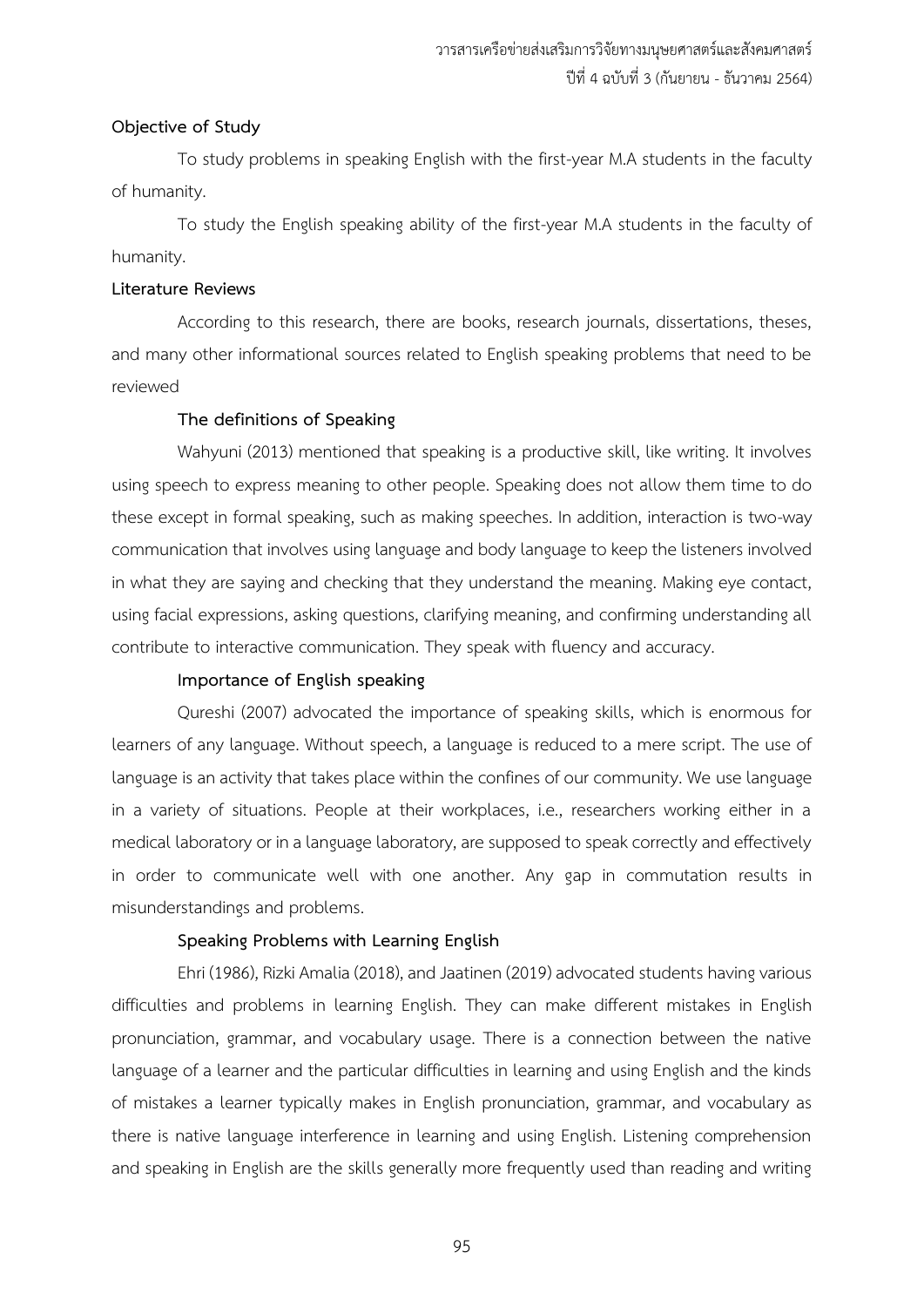in daily life in an English-speaking country. Listening comprehension and speaking fluently in English are more difficult and more important for learners to master than reading and writing. When reading and writing a text, a learner has more time for thinking and pauses than when listening to and speaking English in daily life.

#### **Strategies for Teaching Speaking Skills**

The Toastmaster said that speaking contests are also a way to sharpen the Englishspeaking ability of EFL learners. It is an important part of educational programs that provide an opportunity for EFL students to gain speaking experience and also show necessary ways of preparing and teaching the speech contest so that speech contestants organize their own thoughts and words on the topic. And they must make sure that their speaking skills are good enough. For these kinds of lessons, teachers should let the students know two weeks before to let them get ready. For giving the scores, 100 points should be in general system; 40 points for preparation, such as structure, content, logic, and so on. And another 40 points are for delivery and presentation, such as voice, pronunciation, enunciation, gestures, and poise. After that, the last 20 points are for overall effectiveness (Impression and effect) (Ahn & Lee, 2016; Hora et al., 2019).

#### **Research Methodology**

#### **Research Design**

This research aimed to study students' problems in learning English speaking during the first year of M.A in the faculty of humanity at Mahachulalongkornrajavidyalaya. A quantitative and qualitative research method were used for this study.

Quantitative data was to provide the participants' attitudes towards the reading problems. The information obtained from the questionnaires was analyzed by mean and standard deviation (S.D), and then it was interpreted. In the meantime, qualitative data was collected to determine the improvement of participants' reading abilities by providing them with topics to read, interview, and discuss with them.

For data analysis, percentages, mean, and standard deviation are used to provide the level and extent of study of English-speaking skills and problems at Mahachulalongkornrajavidyalaya's first year M.A in the Faculty of Humanity.

#### **Population and Sample of Study**

The total population of this study included 20 students at the first year M.A in Faculty of Humanity at Mahachulalongkornrajavidyalaya**.**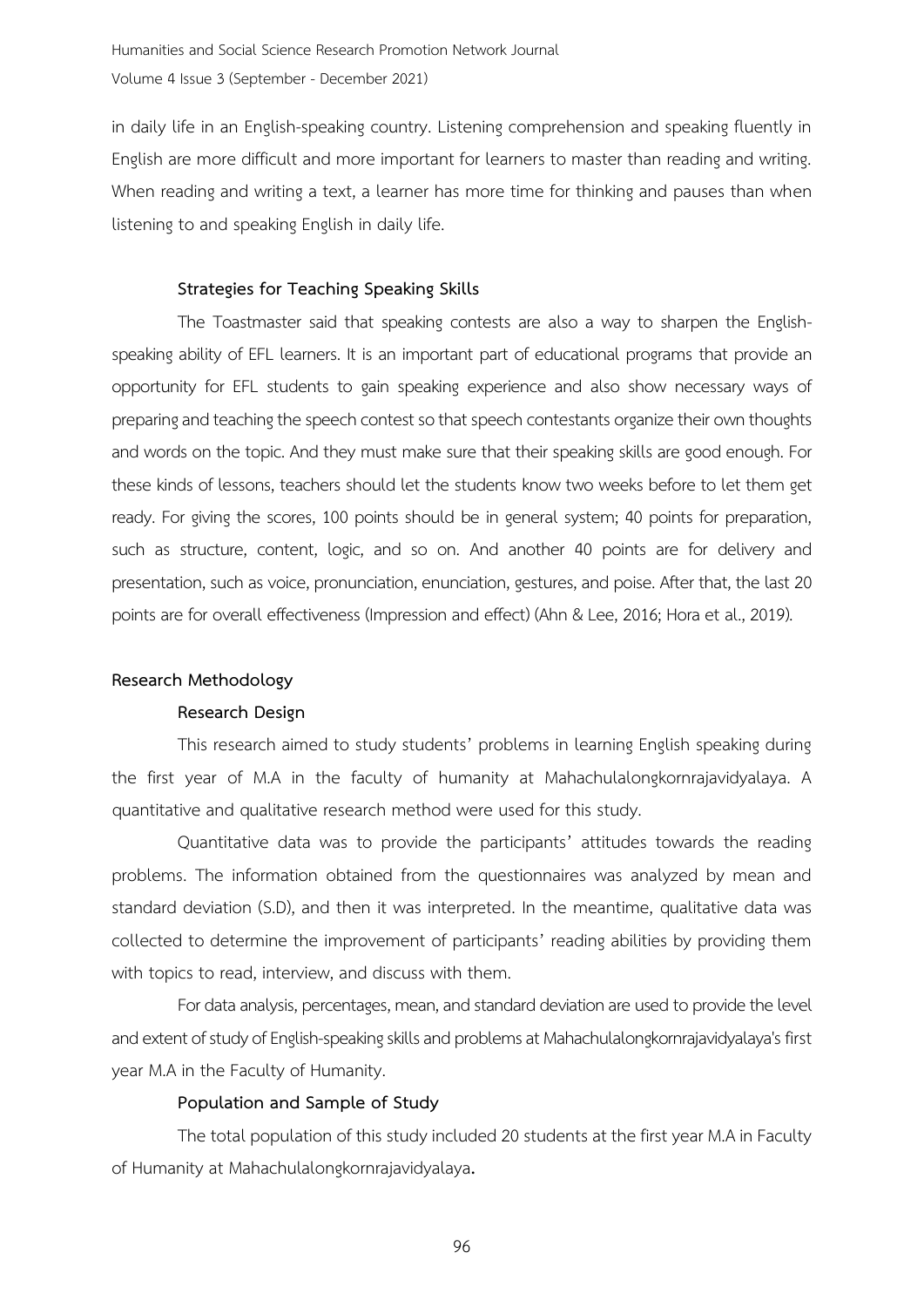| Gender | Number | Percentage |
|--------|--------|------------|
| Male   | 15     | 75.0       |
| Female | .5     | 25.0       |
| Total  | 20     | 100        |

#### **Table 1** Gender

#### **Instrument**

The questionnaire targeted students and it consists of 27 questions. The students are asked to select from the following choices: 1) Strongly disagree, 2) Disagree, 3) Fairly agree 4) Agree and 5) Strongly agree.

#### **Reliability and Validity**

Reliability refers to the consistency of a measure. An instrument is considered reliable if we get the same result repeatedly (Richard, Platt & Platt, 1999). Then each time of test is administered to a subject, the result should be approximately the same. This study will be reliable and can be administered with confidence that the measurement error will be minimal. Validity is the extent to which an instrument measures what its claims to measure (Oxford & Burry-Stock, 1995) it is vital for an instrument to be valid in order for the result to be accurately applied and interpreted (Richard, Platt & Platt, 1999). In other words, validity determines whether the research truly measure what it is intended to measure or how truthful the research are. The research general determine validity by asking a series of questions, and often look for answers in the other research.

#### **Data analysis**

To analyze the data obtained from questionnaire on the problems of English-speaking skills of students, and to find out the ways to improve English speaking kills for the students.

For statistic method, the researcher has used descriptive analysis percentage, mean and standard deviation (S.D.), to analyze, calculate, the data in summary up.

#### **Research Results**

Findings are presented in response to the research questions as follow.

#### **Table 2** English speaking found from Students' lacking times

| No | statements                                                           | $\overline{\mathbf{x}}$ | SD. | Interpretation |
|----|----------------------------------------------------------------------|-------------------------|-----|----------------|
|    | Sometime, for the whole day, I do not speak English at all 3.80 0.61 |                         |     | High           |
|    | I spend time around 10 -30 min to practice speaking 3.50 0.88        |                         |     | High           |
|    | English everyday                                                     |                         |     |                |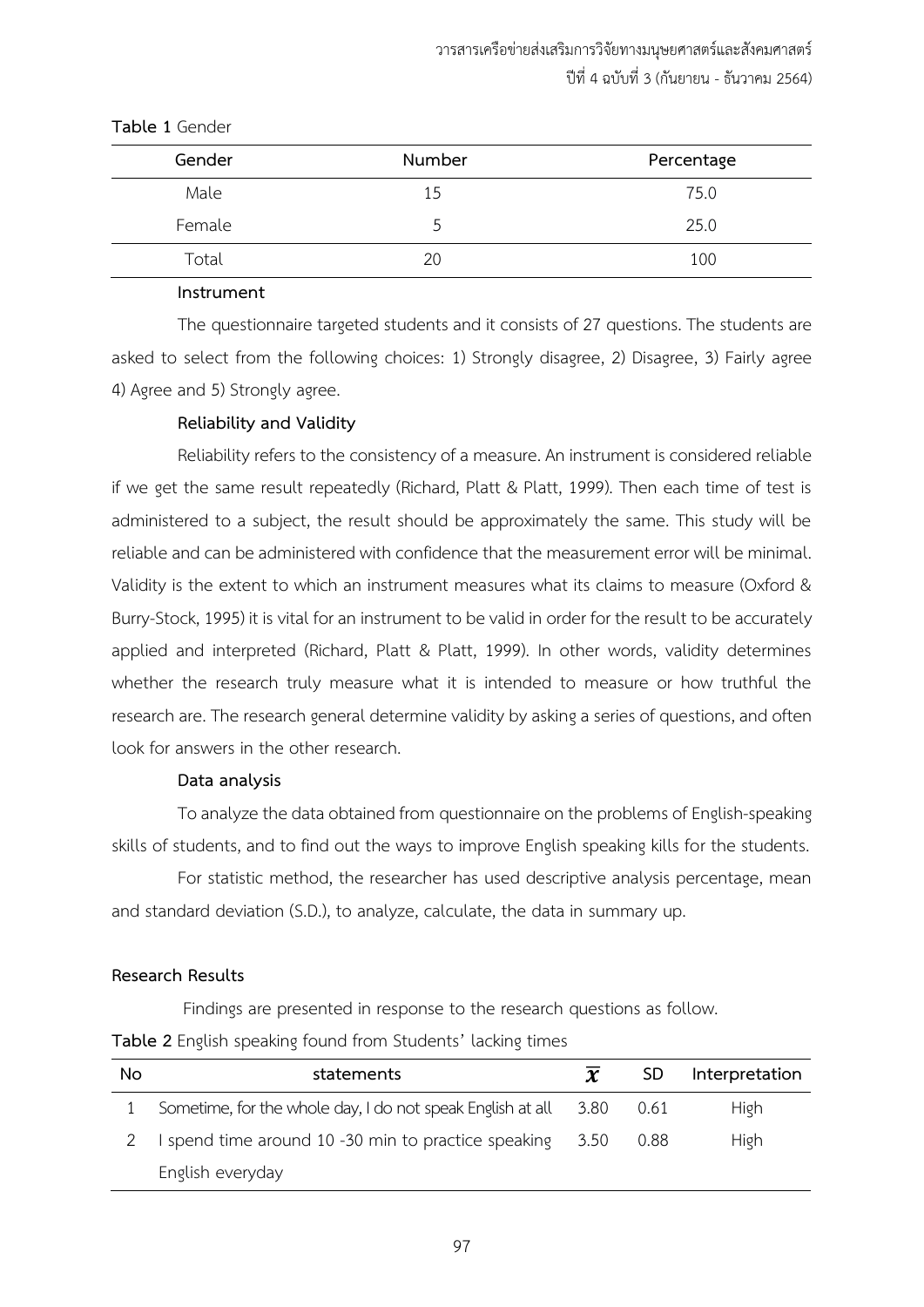Volume 4 Issue 3 (September - December 2021)

| No | statements                                         | $\overline{\mathbf{x}}$ | SD     | Interpretation |
|----|----------------------------------------------------|-------------------------|--------|----------------|
| 3  | I never practice speaking English more than 1 hour | 3.90                    | 0.44   | High           |
|    | with my friend everyday                            |                         |        |                |
| 4  | I usually spend my times on doing homework or      | 3.80                    | 0.83   | High           |
|    | assignment.                                        |                         |        |                |
|    | Total                                              | 3.81                    | . 0.97 | High           |

**Table 2** English speaking found from Students' lacking times (Cont.)

The finding of table 2) shows that the mean of the reasons behind the first problems in English speaking are students' lack of time. According to the information shown above, the results were collected, which are the overall mean score and standard deviation of the study problems of English speaking skills, which is (3.81). Which is interpreted as being at a high level. **Table 3** English speaking found from students' Grammar.

| No | Statement                                         | $\overline{\bm{x}}$ | <b>SD</b> | Interpretation |
|----|---------------------------------------------------|---------------------|-----------|----------------|
|    | You have knowledge in English grammar.            | 4.07                | 7.40      | High           |
|    | You are able to compile to sentence before        | 3.97                | 7.65      | High           |
|    | speaking.                                         |                     |           |                |
| 3  | You think that grammar is difficult for you.      | 3.83                | 7.91      | Medium         |
| 4  | It makes you more understand on the grammar rule. | 3.70                | 7.50      | Medium         |
|    | Total                                             | 3.89                | 1 22      | High           |

The finding of table (3) shows that the majority of the reasons behind English speaking are found in students' grammar. According to the information shown above, the results collected, which are the overall mean score and standard deviation of cause of English speaking found from students' grammar, are (3.89), which is interpreted as being at a high level.

|  |  |  | Table 4: English speaking found from teacher's teaching. |
|--|--|--|----------------------------------------------------------|
|  |  |  |                                                          |

| No | Statement                                         | $\overline{\bm{x}}$ | <b>SD</b> | Interpretation |
|----|---------------------------------------------------|---------------------|-----------|----------------|
|    | My English teachers do not speak English in class | 1.75                | 0.44      | Low            |
| 2  | My English teachers talk a lot and do not give    |                     | 1.04      | Low            |
|    | much time for us to speak in class                |                     |           |                |
| 3  | My English teachers focus much on grammar         | 2.38                | 1.02      | Low            |
| 4  | My English teachers rarely motivate me about      | 2.54                | 1.03      | Low            |
|    | the importance of English-speaking skill          |                     |           |                |
|    | Total                                             | 2 71                | 1 14      | Low            |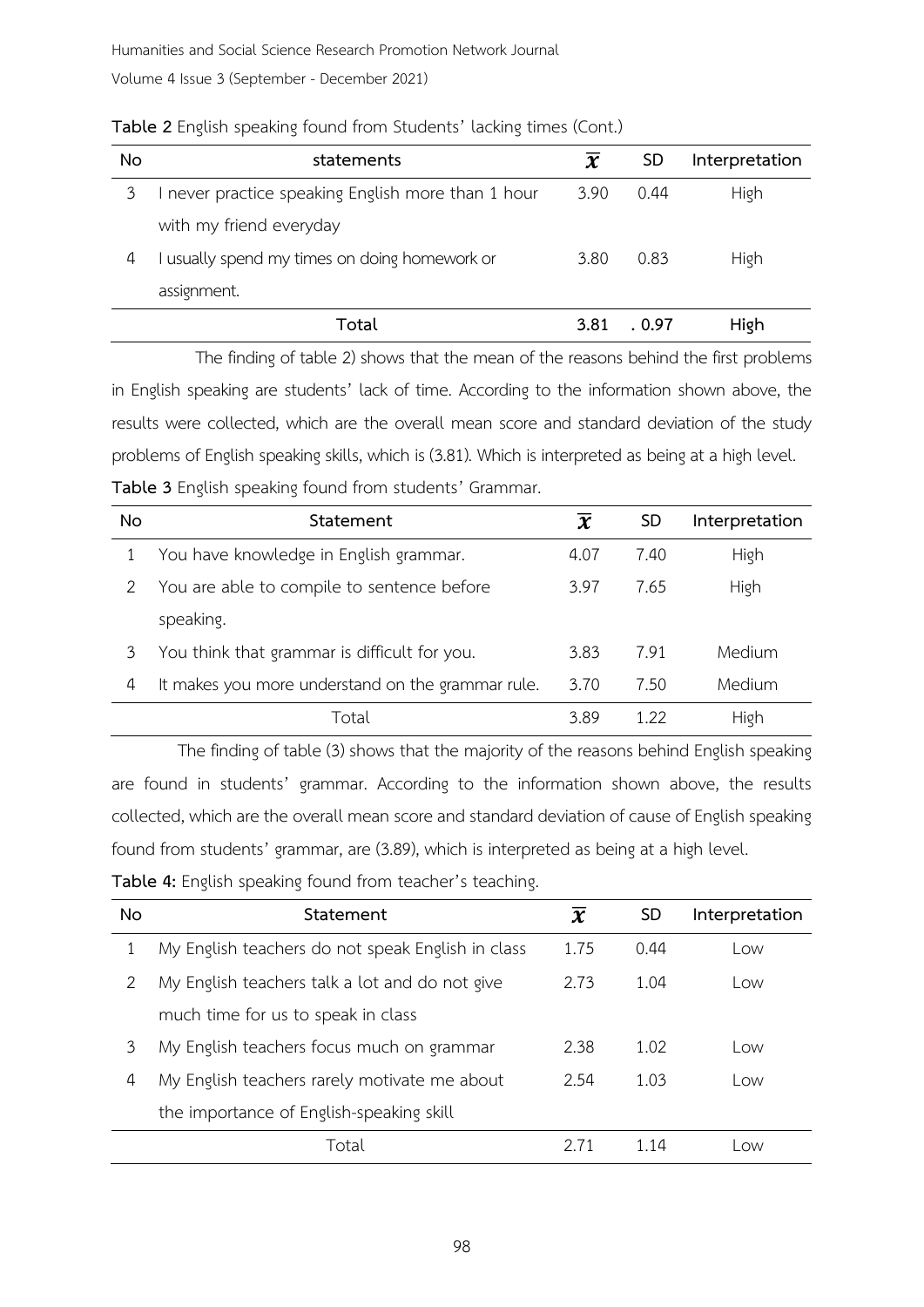The finding of table (4) shows that the meaning of the reasons behind English speaking is found in the teacher's teaching. According to the information shown above, the results collected, which are the overall mean score and standard deviation of English speaking found from Students' Vocabulary, are (2.71). which is interpreted as being at a low level.

### **Answering the second objective:**

**Table 5** The ways of solving the problem in English speaking

| No           | Statement                                      | $\overline{\bm{x}}$ | <b>SD</b> | Interpretation |
|--------------|------------------------------------------------|---------------------|-----------|----------------|
| $\mathbf{1}$ | Always use English as habitually, even daily   | 3.50                | 7.77      | Medium         |
|              | conversation                                   |                     |           |                |
| 2            | Motivation to speak English                    | 3.47                | 6.29      | High           |
| 3            | talk to friends                                | 3.57                | 7.74      | High           |
| 4            | Thinking in English while speaking             | 3.43                | 7.74      | Medium         |
| 5            | Practice English speaking skills from BBC, CNN |                     |           | High           |
|              | news                                           | 3.50                | 7.77      |                |
| 6            | Create a small group to train our English      | 3.40                | 8.14      | Medium         |
| 7            | Self-confidence can help in speaking better    | 3.37                | 7.18      | High           |
| 8            | Try to speak like a native speaker             | 3.40                | 7.70      | Medium         |
|              | Total                                          | 3.64                | 0.57      | High           |

The meaning of table (5) shows the meaning of the reasons behind the ways of solving the problem in English speaking. According to the information shown above, the results collected, which are the overall mean score and standard deviation of the ways of solving the problem in English speaking, is (3.64), which is interpreted as being at a high level.

## **Discussion**

Concerning the discussion, the following are the causes of the problems with Englishspeaking skills that MCU students face: students' motivations, teachers' teaching techniques, English environments, and students' lack of time to speak English are seen as the roots of problems not only for those 20 students in MCU, but also for all EFL learners all over the world.

The first root of the problem (lack of time) is the biggest problem that students encounter in their daily lives. They spend around 10–30 minutes practicing speaking English per day, and sometimes they do not speak English at all. They usually spend their time doing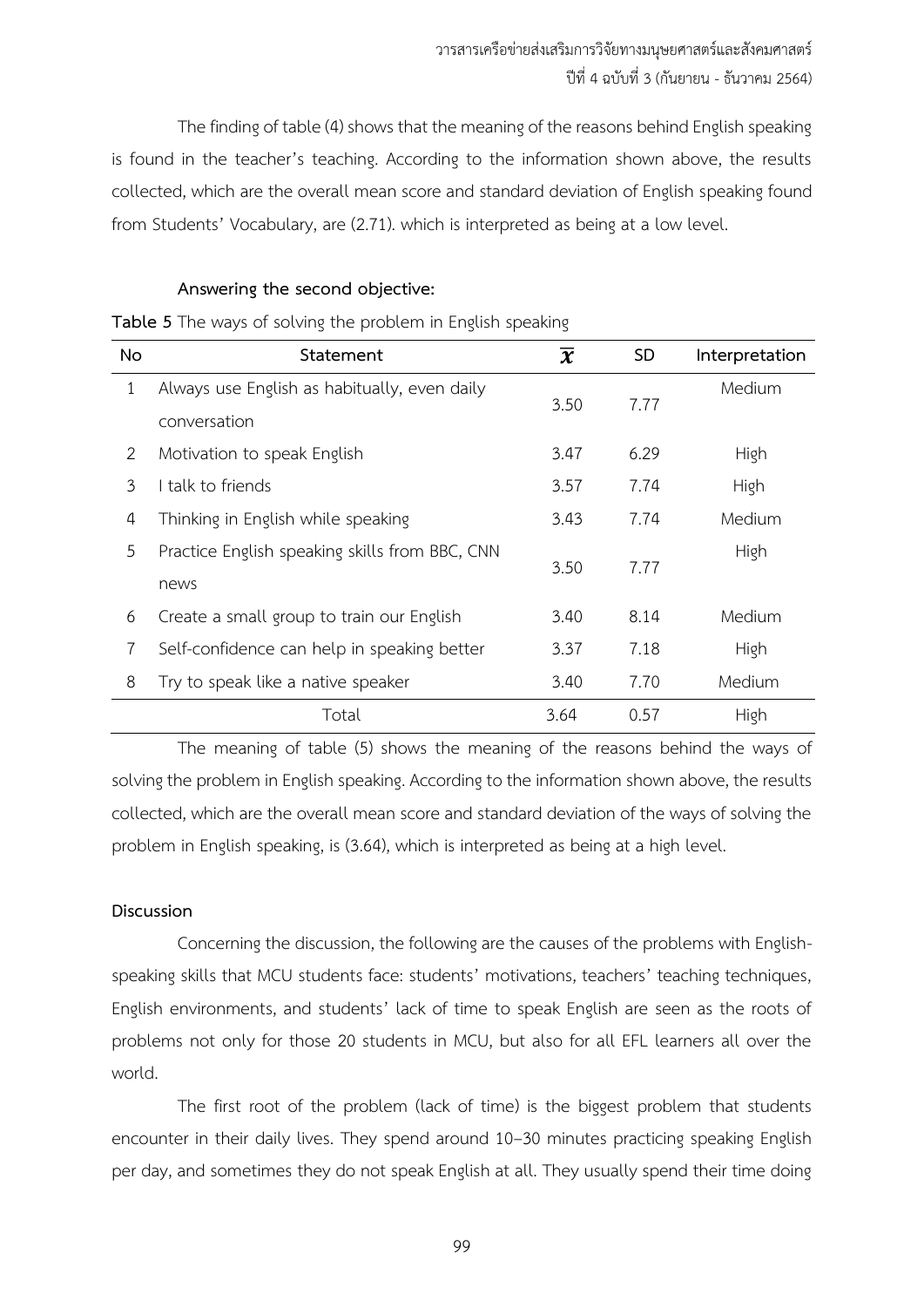homework or assignments at home and spend less time speaking English. Therefore, students themselves are also the biggest part of the problems with English speaking. They study English only in classes and rarely use what they have learned to apply it in real-life practical ways. And the second cause of the problem (grammar) is also part of the problem affecting the student's speaking skills. When they speak, they worry about grammar and think that grammar is difficult for them.

Furthermore, the third factor of the problem (teacher teaching) is a significant impediment to students' progress in English speaking. Students agree that teachers speak English in classes, but they explain a lot till they have no time for students to practice speaking in classes. Furthermore, they like explaining grammar rules to students in detail, so it is a factor that makes students think about grammar before speaking, which causes them to speak very slowly and not fluently. In other words, teachers rarely motivate students about the advantages of speaking skills; they just care about the subjects they are teaching.

#### **Suggestion for the further study**

In order to gain clear and deeper information, this study should be more explored. The suggestion was divided into 3 parts, which are recommendations for practice and recommendations for the further study as the following:

#### **Recommendation for students**

To increase their English reading abilities, students should not be afraid to read English aloud, especially if their English proficiency is limited. Additionally, even if English pronunciation is not perfect, the students may improve it daily by watching pronunciation classes on YouTube; there are several English native speakers that teach in that application for free. The students must attempt to mimic them as much as possible and as loudly as possible. This may assist in the training of students' languages and sounds. Moreover, the students should not be afraid to read English aloud even if their English proficiency is limited. Reading in English is not a skill that can be perfected overnight. Also, if students' English pronunciation is not excellent, they may improve it daily by watching Pronunciation courses on YouTube, where many natural English speakers teach for free. Last of all, the students should practice self-discipline in order to improve their English.

#### **Recommendation for teachers**

Firstly, teachers should set clear lesson plans, making them short and sharp. When you prepare your lesson plans by leaving longer times for students to speak, they will get an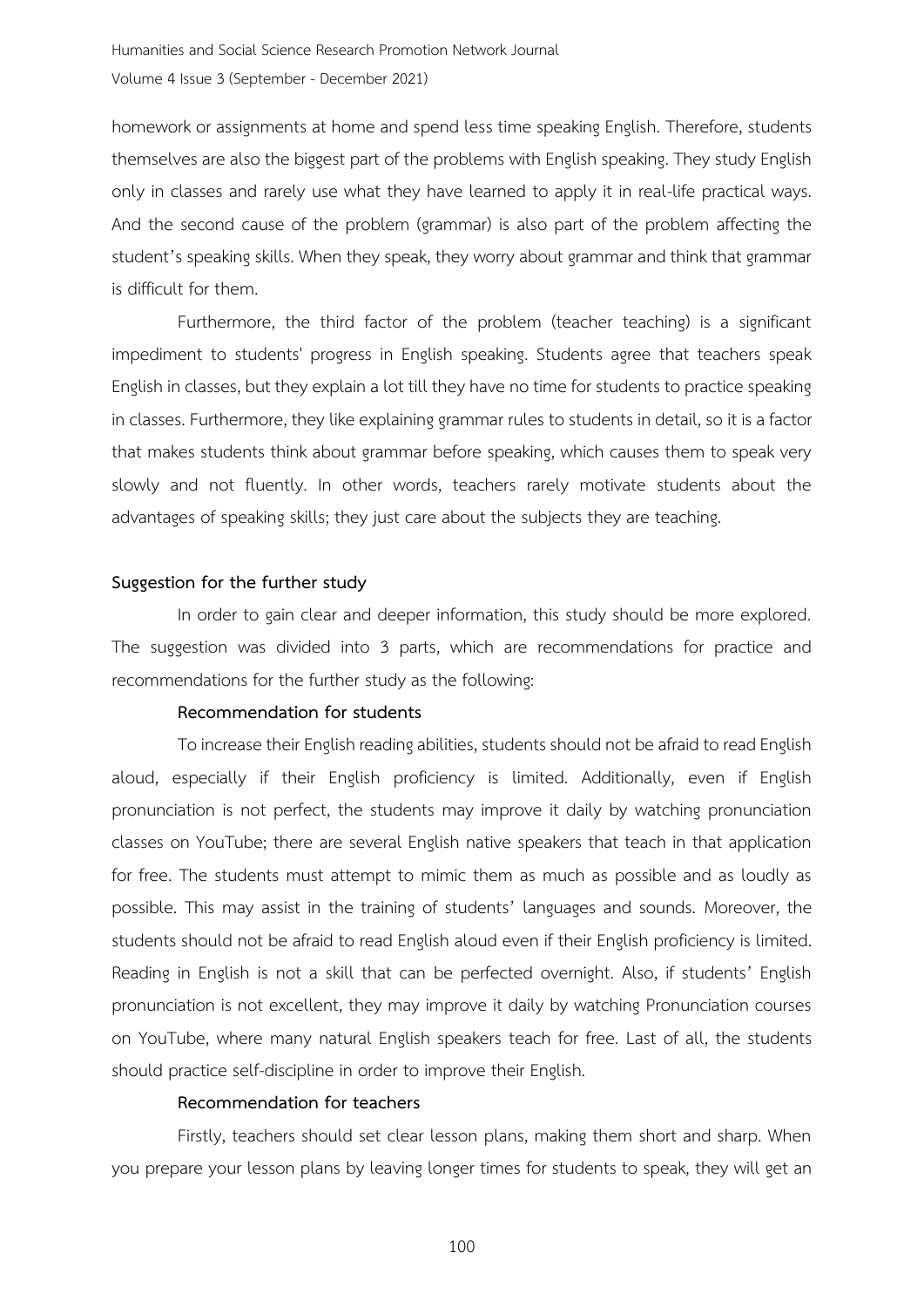opportunity to practice their English speaking in class, even if they do not speak English outside of the class.

Secondly, the teacher should create and give materials with variant sentence patterns. So that the students can practice their ability to understand a sentence to help them comprehend the text well.

Lastly, for further research, try to find other problems that are faced by the students that come from the students' ability in different grades and with different kinds of text. So that the researcher can find more problems that are faced by the students in learning to speak.

#### **Recommendation for further studies**

From the study, there are many suggestions for future research as follows. Firstly, there should be a study of vocabulary for English speaking skills in order to find ways to help improve the remembering ability of students and learners in studying English. Secondly, there should be a study on the causes of English-speaking problems, which the related problems may be from the other factors. Lastly, there should be a study of effective ways to deal with English speaking problems.

#### **References**

Ahn, T. Y., & Lee, S. M. (2016). User experience of a mobile speaking application with automatic speech recognition for EFL learning. **British Journal of Educational Technology, 47**(4), 778-786.

Bailey, K. M., & Savage, L. (1994). **New Ways in Teaching Speaking**. Illinois: Pantagraph Printing.

- Ehri, L. C. (1986). Sources of difficulty in learning to spell and read. **Advances in Developmental & Behavioral Pediatrics, 7**, 121–195.
- Hinkel, E. (2005). **Handbook of Research in Second Language Teaching and Learning.** London: Seattle University.
- Hora, M. T., Smolarek, B. B., Martin, K. N., & Scrivener, L. (2019). Exploring the situated and cultural aspects of communication in the professions: Implications for teaching, student employability, and equity in higher education. **American Educational Research Journal, 56(**6), 2221-2261.
- Jaatinen, P. M. (2019). **Positive psychology in teaching and learning English as a foreign language: a review of scholarly articles.** Master's Thesis, Department of Language and Communication Studies, University of Jyväskylä.